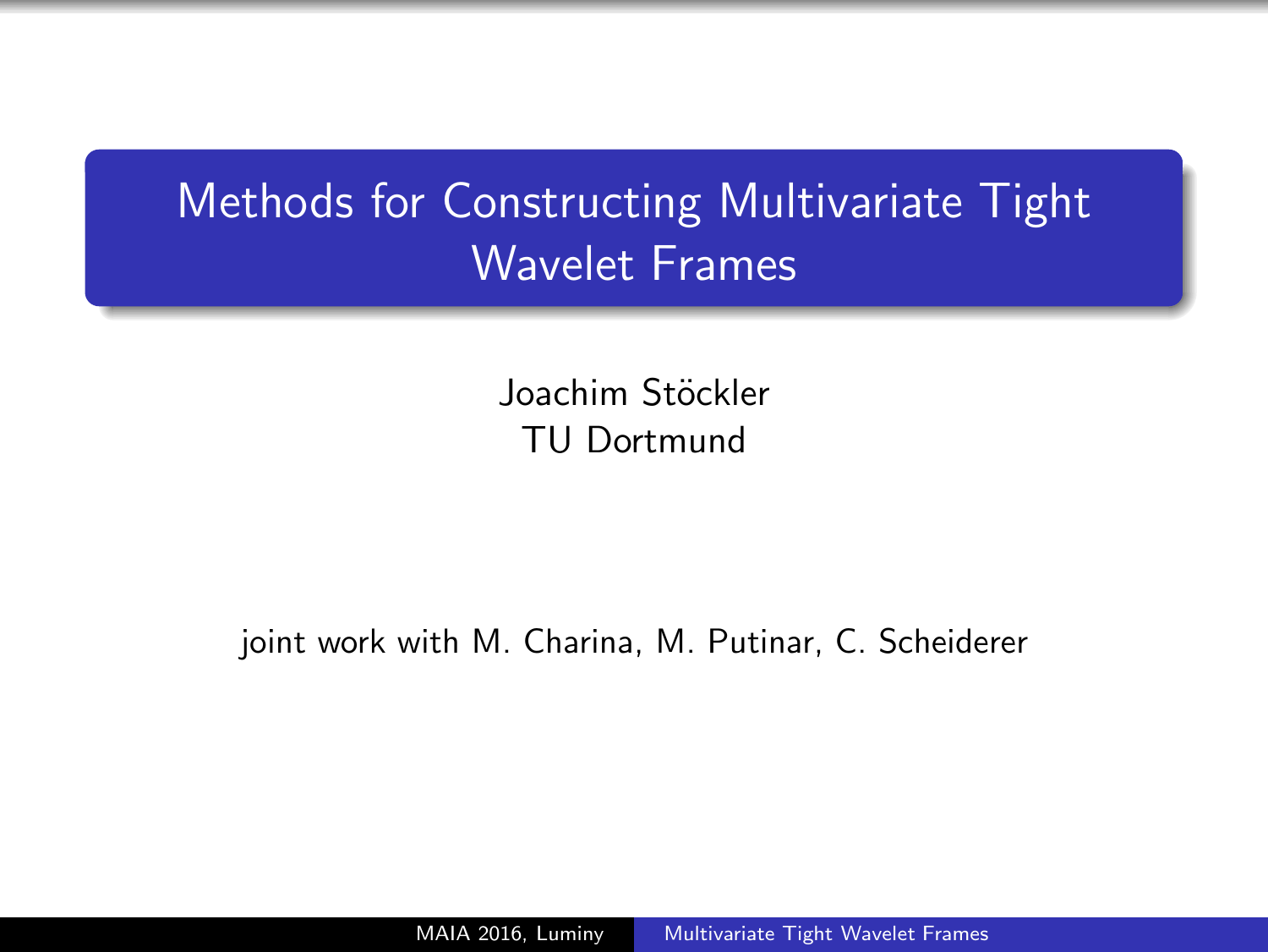A tight wavelet frame of  $L^2(\mathbb{R}^d)$  is a family

$$
X(\psi_1,\ldots,\psi_N)=
$$

$$
\{\psi_{n;j,k}(x)=|\det M|^{j/2}\psi_n(M^jx-k)\;:\;1\leq n\leq N,\;j\in\mathbb{Z},\;k\in\mathbb{Z}^d\}
$$

obtained by dilations by powers of the matrix  $M \in \mathbb{Z}^{d \times d}$  and shifts by  $\mathbb{Z}^d$  of the functions  $\psi_n \in L^2(\mathbb{R}^d)$ , such that

$$
||f||_2^2 = \sum_{n=1}^N \sum_{j=-\infty}^{\infty} \sum_{k \in \mathbb{Z}^d} |\langle f, \psi_{n;j,k} \rangle|^2
$$

for all  $f \in L^2(\mathbb{R}^d)$ .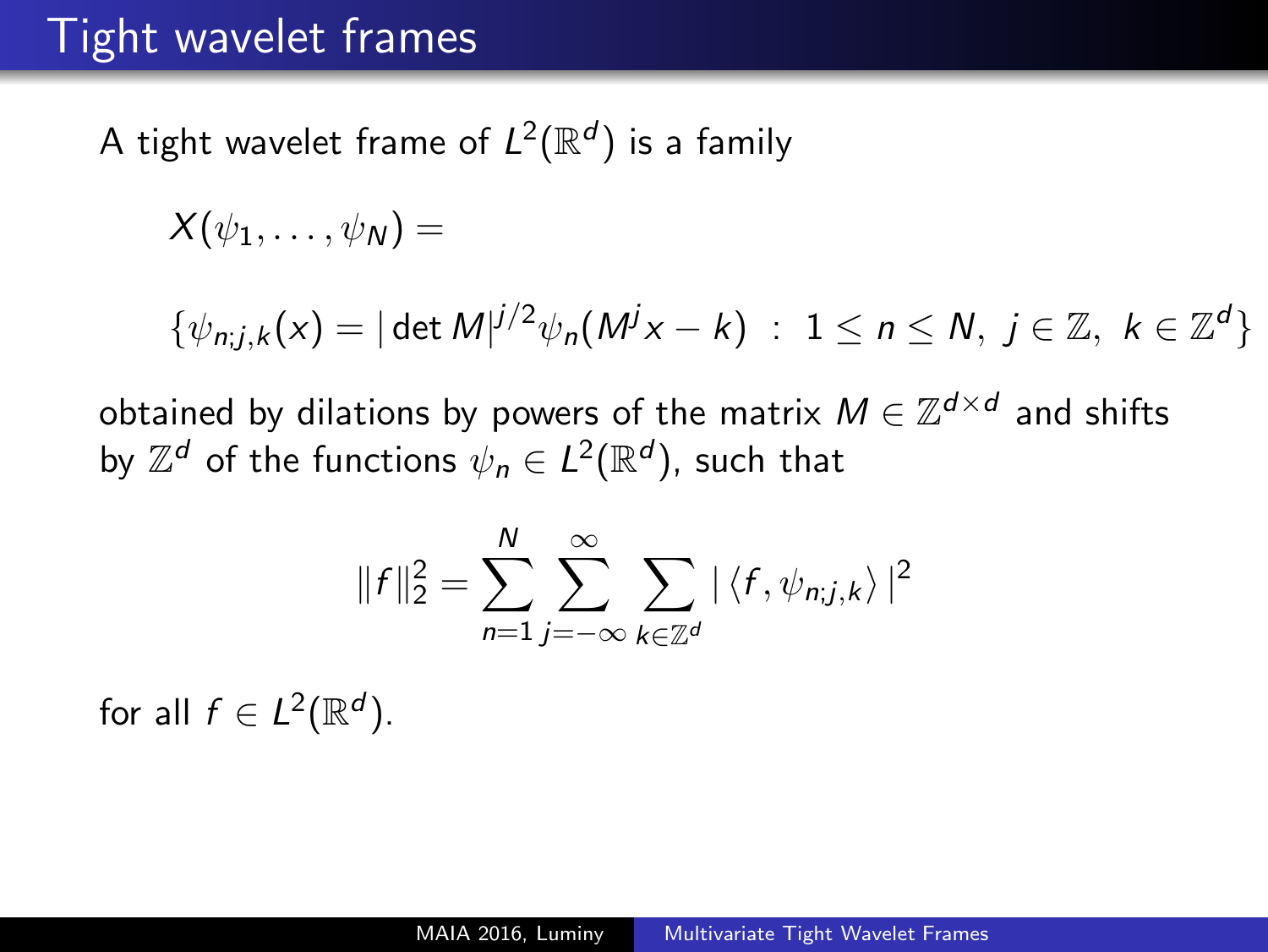$\mathbb{T}^d = \{z \in \mathbb{C}^d : |z_1| = \cdots |z_d| = 1\}$  is the *d*-dimensional torus.

Special types of these frames can be constructed by solving the following matrix-extension (or matrix factorization) problem (Ron, Shen 1997):

Given a vector

$$
F(z) = (F_1(z), \ldots, F_m(z))^T
$$

of trigonometric polynomials  $F_j\in \mathbb C[\mathbb T^d]$ ,

$$
F_j(z)=\sum_{0\leq |\alpha|\leq r}c_{\alpha}z^{\alpha},\quad z=(z_1,\ldots,z_d)\in\mathbb{T}^d,
$$

find a matrix  $G(z)$  of trigonometric polynomials such that

$$
I_{m\times m}-F(z)F(z)^*=G(z)G(z)^*.
$$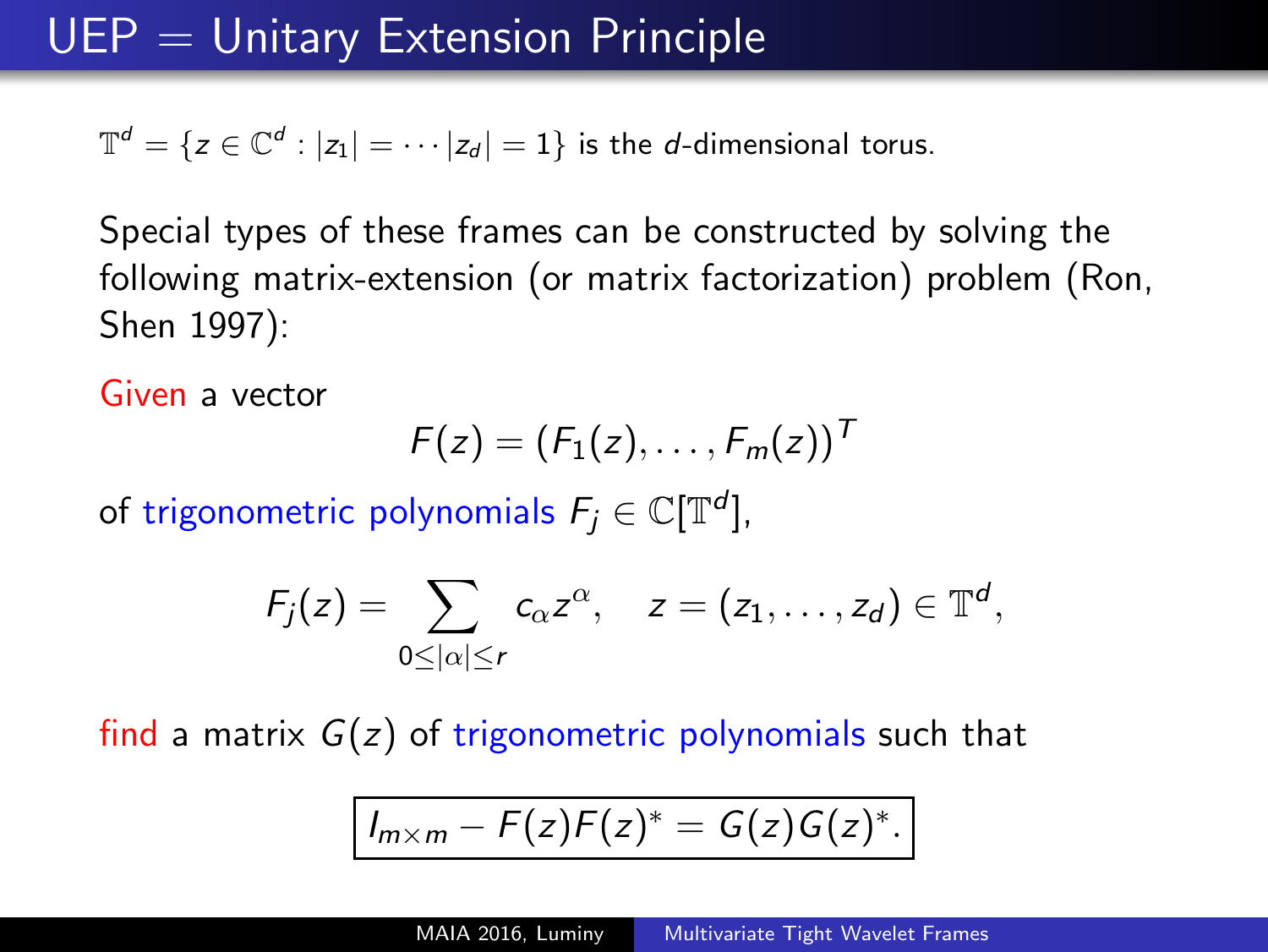# $UEP =$  Unitary Extension Principle

Find a matrix  $G \in (\mathbb{C}[\mathbb{T}^d])^{m \times N}$  such that

$$
I_{m\times m}-F(z)F(z)^*=G(z)G(z)^*.
$$

Warm-up: Can we have  $G \in (\mathbb{C}[\mathbb{T}^d])^{m \times m}$ ?

Yes, but ... this requires

$$
\det(I_{m \times m} - F(z)F(z)^*) = 1 - F(z)^*F(z) = |\det G(z)|^2
$$

be a single square modulus of a trigonometric polynomial.

This property is very restrictive for multivariate trignometric polynomials!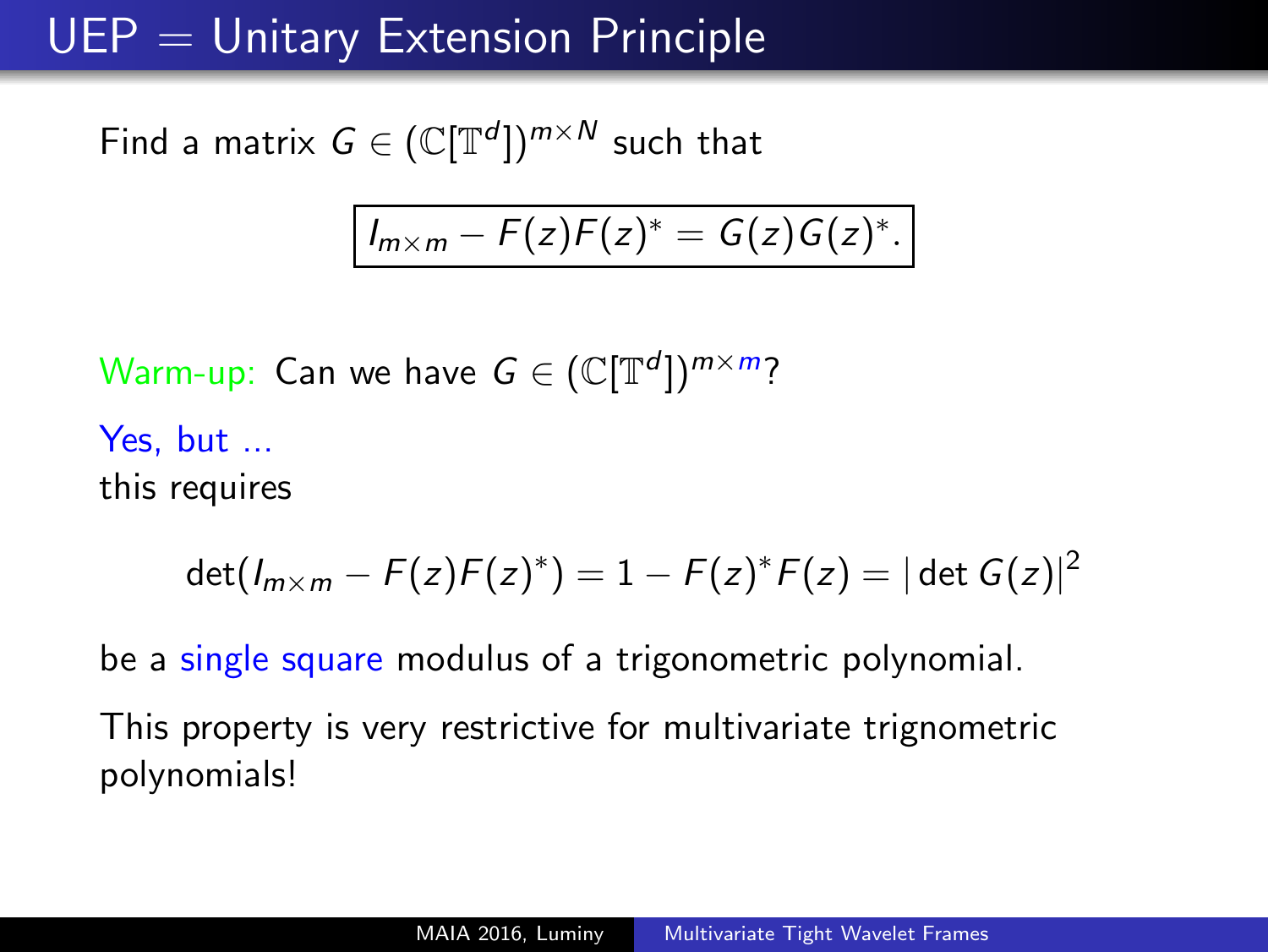# $UEP =$  Unitary Extension Principle

Observations from Linear Algebra (with Lai 2006) reduce the matrix extension problem to a scalar problem:

$$
I - F(z)F(z)^{*} = G(z)G(z)^{*}
$$
 matrix extension  

$$
H^{*} = (1 - F^{*}F, F^{*}G) \qquad \downarrow \qquad G = (I - FF^{*}, FH^{*})
$$

$$
1 - F(z)^{*}F(z) = H(z)^{*}H(z)
$$
scalar extension

Proof: If  $\left[\begin{smallmatrix}F\\[1mm]L\end{smallmatrix}\right]$ H  $\Big] \in \mathbb{C}^{m+N}$  is a vector of norm 1 in the scalar extension, then  $I_{m+N} - \left\lceil \frac{F}{L} \right\rceil$ H ] [*F* H  $\bigg|^{*} = \bigg( I_{m+N} - \bigg[ \frac{F}{L} \bigg]$ H ] [*F* H  $\left.\right.^{\circ}$ ,

so taking the first  $m$  rows of the left-hand side gives a proper matrix  $G$ .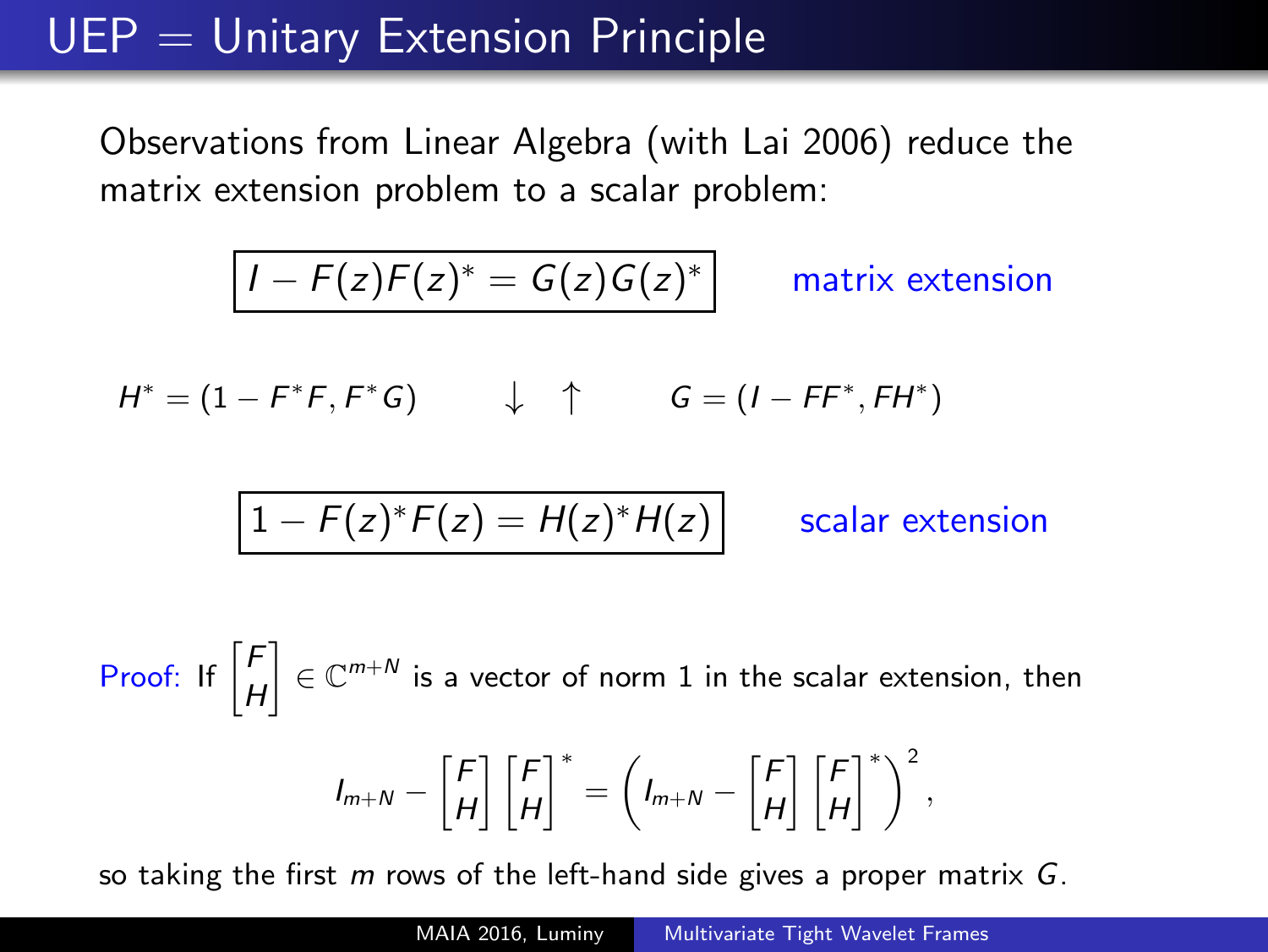# $UEP =$  Unitary Extension Principle

Connection to Algebraic Geometry:

<sup>1</sup> Existence of "sum-of-squares" decompositions

$$
1-\sum_{j=1}^m |F_j(z)|^2=\sum_{n=1}^N |H_n(z)|^2, \qquad z\in \mathbb{T}^d,
$$

with trigonometric polynomials  $H_j$  is related to Hilbert's 17th problem.

- <sup>2</sup> Even if "sum-of-squares" decompositions exist, there are no a-priori bounds on the number  $N$  and the degree of  $H_j$ , in general.
- M. Marshall, Positive Polynomials and Sums of Squares, 2010.

M. Charina, M. Putinar, C. Scheiderer, J. S.: An algebraic perspective on multivariate tight wavelet frames, part I (Constr. Approx. 2013) and II (Appl. Comput. Harmon. Anal. 2015).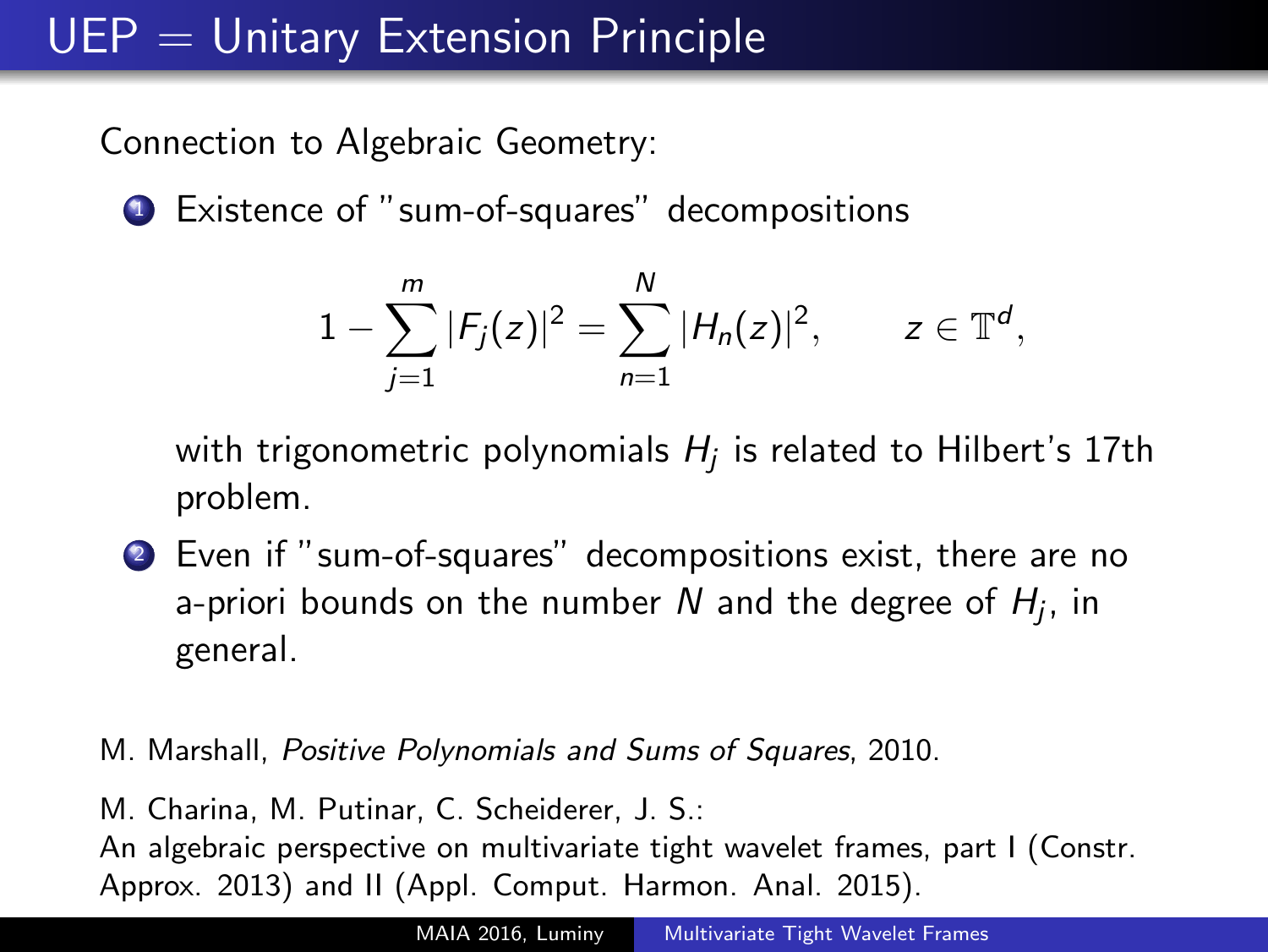### Examples where UEP works

Box-splines on  $\mathbb{R}^d$  with direction set  $\Xi \subset \mathbb{Z}^d \setminus \{0\}$  with  $d+d_0$ distinct directions:

The scaling-symbol is a product of univariate trigonometric polynomials

$$
F_1(z)=\prod_{k=1}^{d+d_0}\left(\frac{1+z^{\xi_k}}{2}\right)^{r_k}
$$

.

The vector  $F(z)$  has components  $F_1, \ldots, F_{2^d}$ , where  $F_j$ 's come from putting negative signs to some/all coordinates  $z_k$ .

• The scalar sos-decomposition

$$
1 - F(z)^{*}F(z) = \sum_{j=1}^{N} |H_j(z)|^2
$$

exists with  $N=d+d_02^d$  trigonometric polynomials  $H_j.$ The main step of the proof uses the Riesz-Féjer Lemma.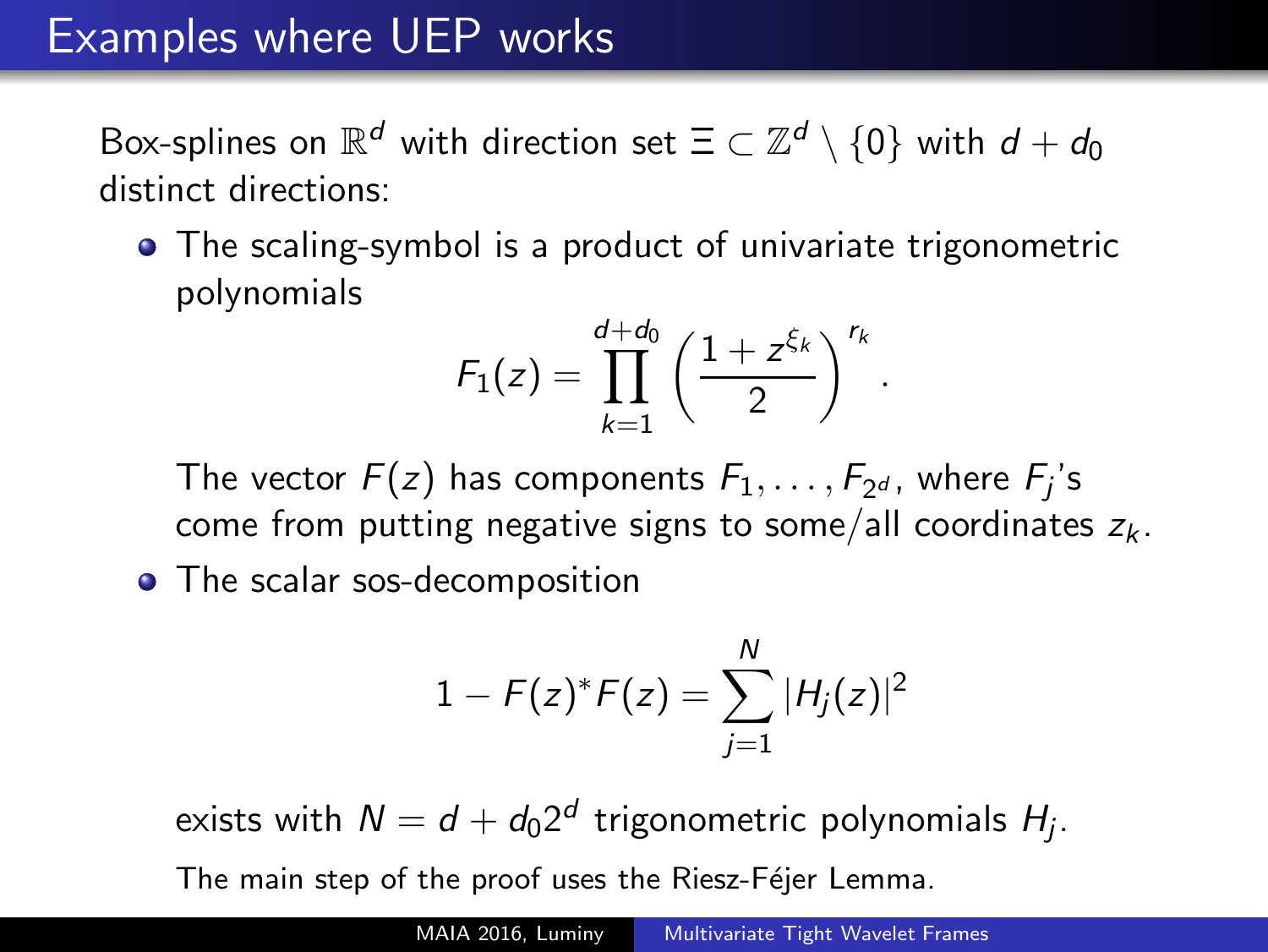### Examples where UEP works

Improvements for box-splines: Semi-Definite Programming (SDP)

- The number of terms in the sos-decomposition can be reduced by a standard method for positive polynomials.
	- **1** Take a monomial vector

$$
X(z)=[z^{\alpha}; \alpha \in A],
$$

where A contains all monomials that appear in  $H_1, \ldots, H_N$ , and write

$$
1 - F(z)^*F(z) = X(z)BX(z)^*.
$$

with a hermitian positive semi-definite matrix  $B\in\mathbb{C}^{|A|\times|A|}$ which is computed from the coefficients of  $H_j$ 's.

2 Using SDP, find another representation

$$
1 - F(z)^* F(z) = X(z) C X(z)^*
$$

where  $C$  is hermitian and positive semi-defnite with smaller rank. Then find new  $H_j$ 's from C.

For the piecewise linear box-spline in  $\mathbb{R}^2$  we reduce the number of frame generators from 10 to 6. (with M. Charina, JAT 2010)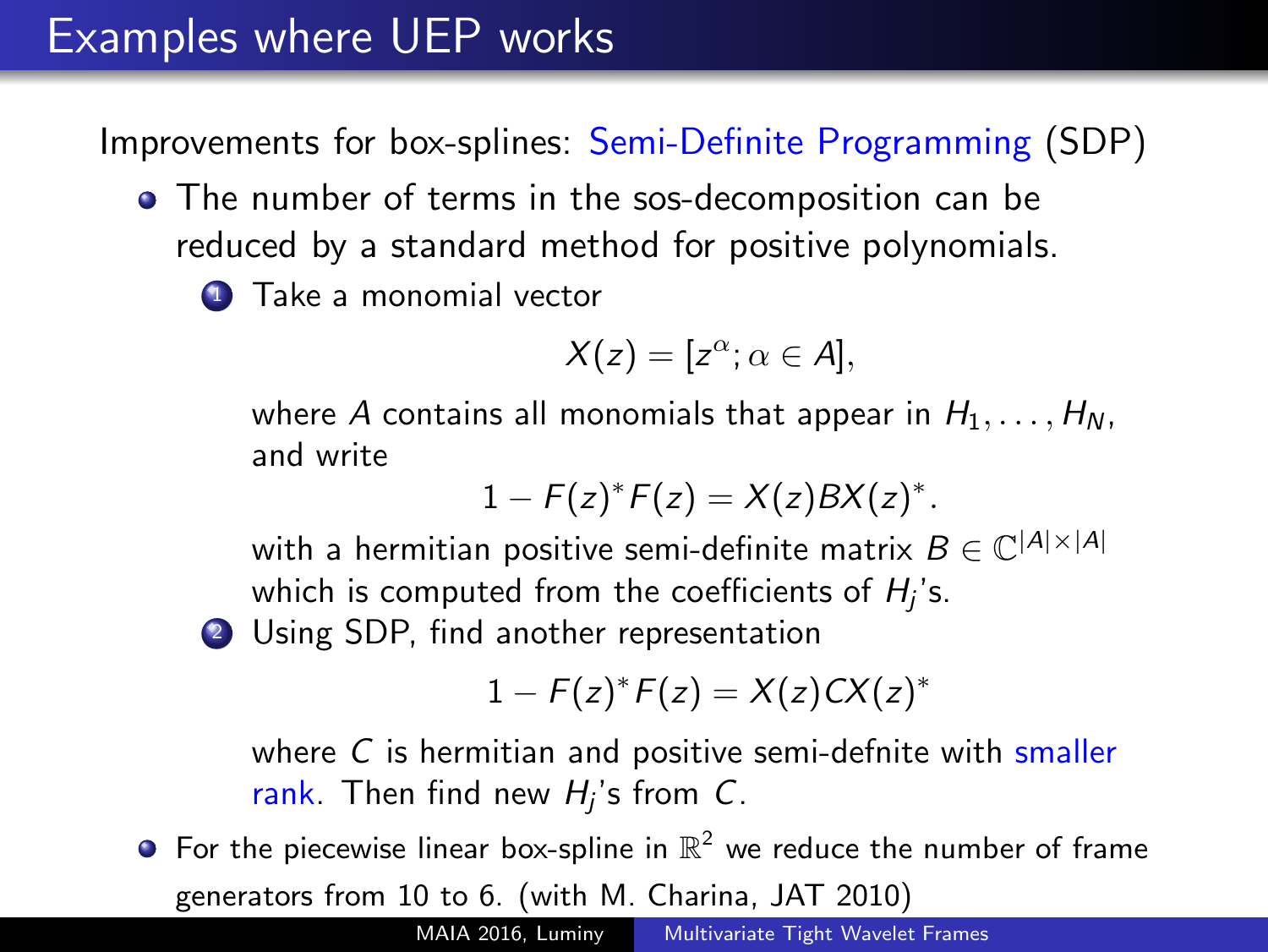Examples of tight frames based on the refinable function of subdivision schemes:

- **O** dimension 2: For the butterfly scheme (N. Dyn, J. Gregory, D. Levin, 1990), we find a tight frame with 13 frame generators; an earlier approach gave 18 generators.
- **O** dimension 3: For the butterfly scheme (Chang, McDonnell, Qin, 2003), we find a tight frame with 31 frame generators. Improvements using the SDP approach were not attempted.
- **Several other examples by Antolin and Zalik, Lai and Nam, since 2006.**
- **•** extension to irregular subdivision with the Loop scheme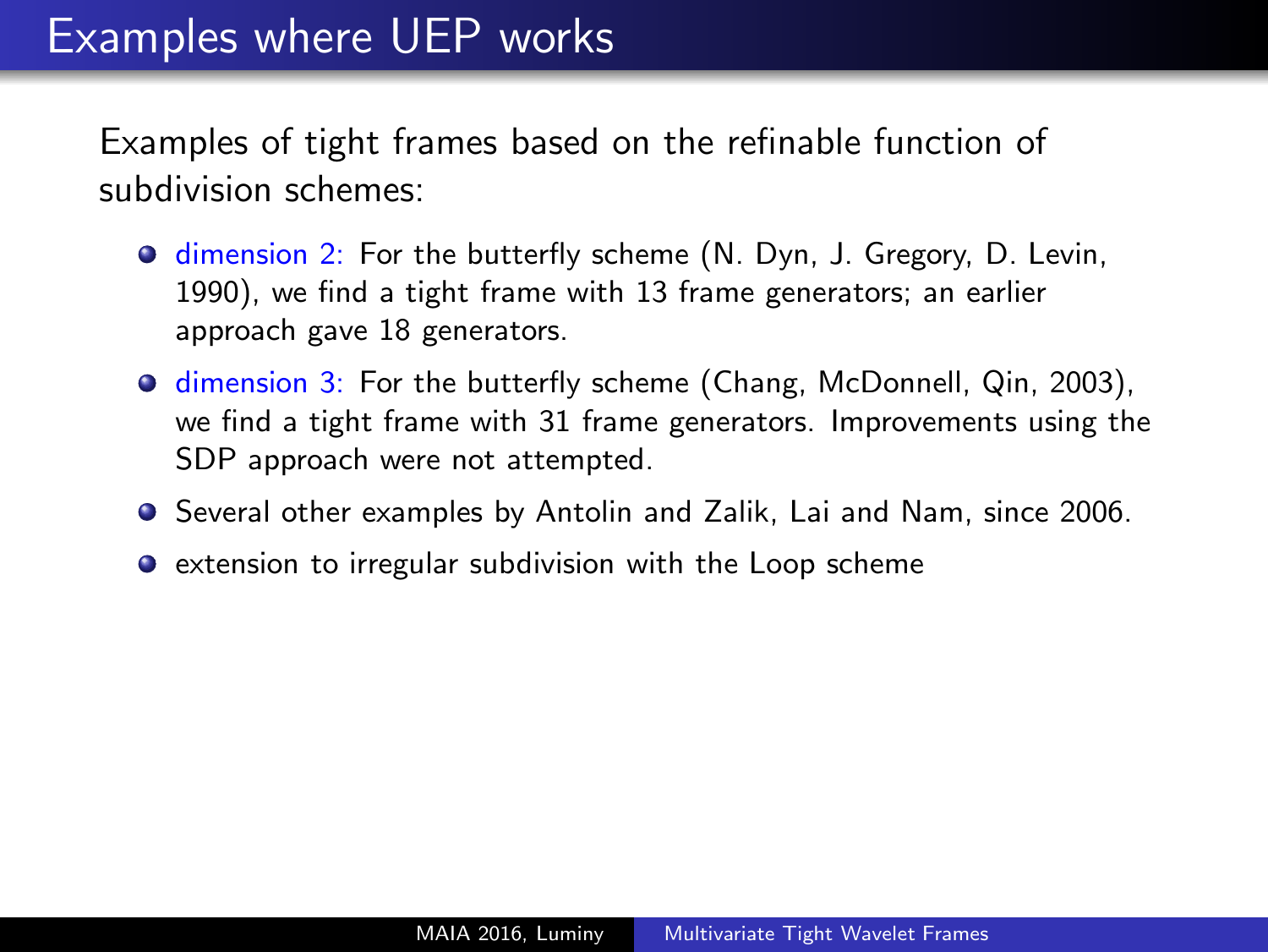### General results from Algebraic Geometry

Motivation came from work of C. Scheiderer, Sums of squares on real algebraic surfaces, Manuscripta Math. 119 (2006), 395-410:

- For dimension  $d = 2$ , the sos-decomposition always exists. But there are no bounds on the number  $N$  and the degree  $r$  of the trigonometric polynomials  $H_j.$
- For dimension  $d \geq 3$ , there exist non-negative trigonometric polynomials which are NOT sum-of-squares of trigonometric polynomials.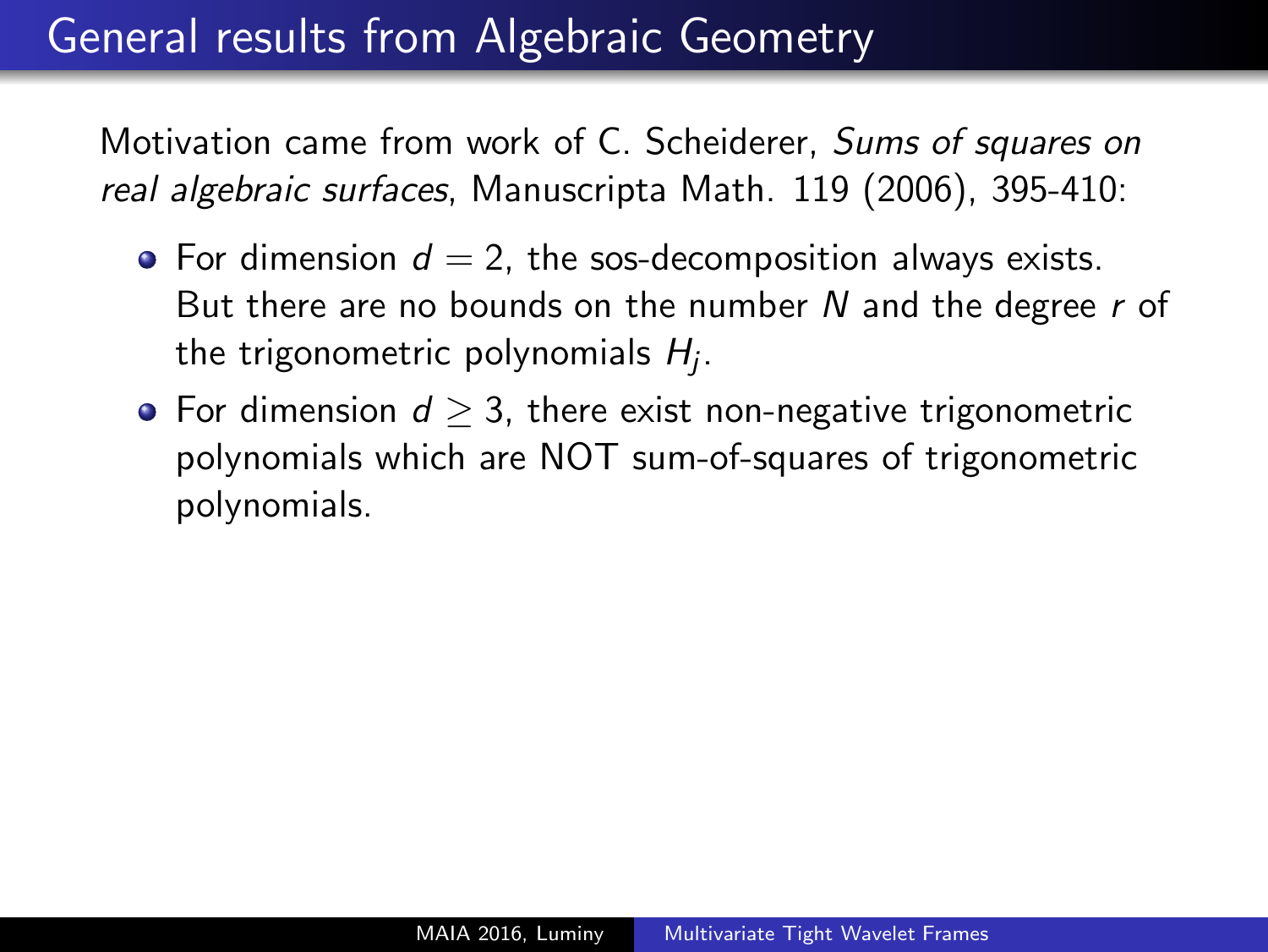### Another Perspective: System Theory

The connection to System Theory is established, when we consider z as a complex variable in the polydisk

$$
\mathbb{D}^d = \{(z_1,\ldots,z_d) \in \mathbb{C}^d : |z_k| < 1 \text{ for } 1 \leq k \leq d\}.
$$

The multivariate theory was developed by Agler and McCarthy, Bose, Ball and Trent since 1990.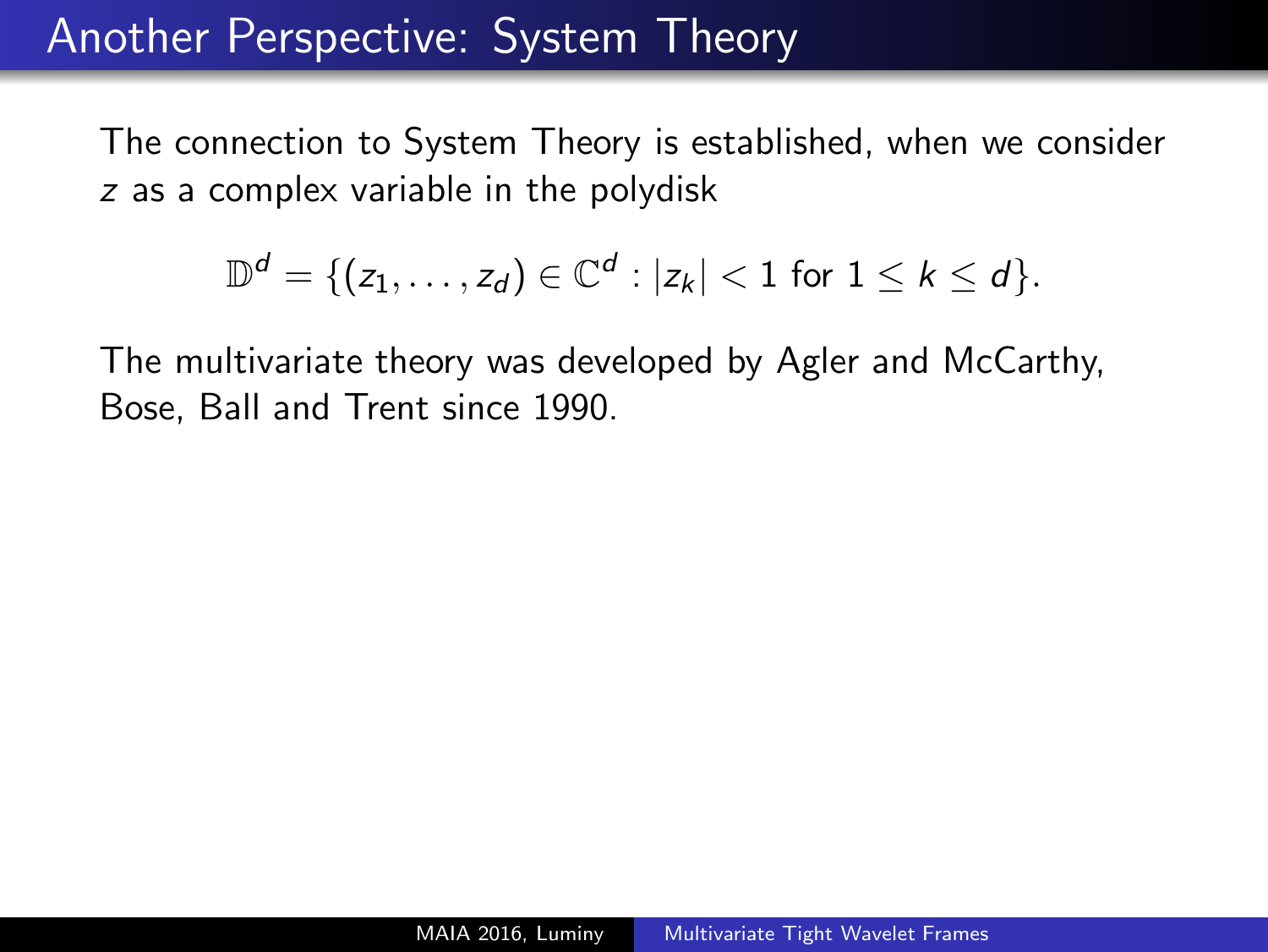#### Another Perspective: System Theory

For dimensions  $n_1, \ldots, n_d \in \mathbb{N}$  we define a block diagonal matrix

$$
Z=\mathrm{diag}(z_1I_{n_1},\ldots,z_dI_{n_d}).
$$

Theorem (Agler 1990, Cole, Wermer 1999)

Assume that the polynomial vector  $\begin{bmatrix} F & F \end{bmatrix}$ H  $\left\vert \;\;:\mathbb{D}^d\rightarrow\mathbb{C}^{\tilde{m}}\;\text{satisfies}\right\vert$ 

$$
F(z)^*F(z) + H(z)^*H(z) = 1 \quad \text{for all} \quad z \in \mathbb{T}^d
$$

and is an element of the Schur-Agler class. Then there exist  $n_1, \ldots, n_d \in \mathbb{N}$ ,  $N = n_1 + \cdots + n_d$ , and a contraction

$$
T = \begin{pmatrix} A & B \\ C & D \end{pmatrix} \in \mathbb{C}^{(\tilde{m}+N) \times (1+N)}
$$

such that

$$
\begin{bmatrix} F(z) \\ H(z) \end{bmatrix} = A + BZ(I - DZ)^{-1}C, \qquad z \in \mathbb{D}^d.
$$

This is called a realization of  $[F, H]^T$  as the transfer function of a linear system.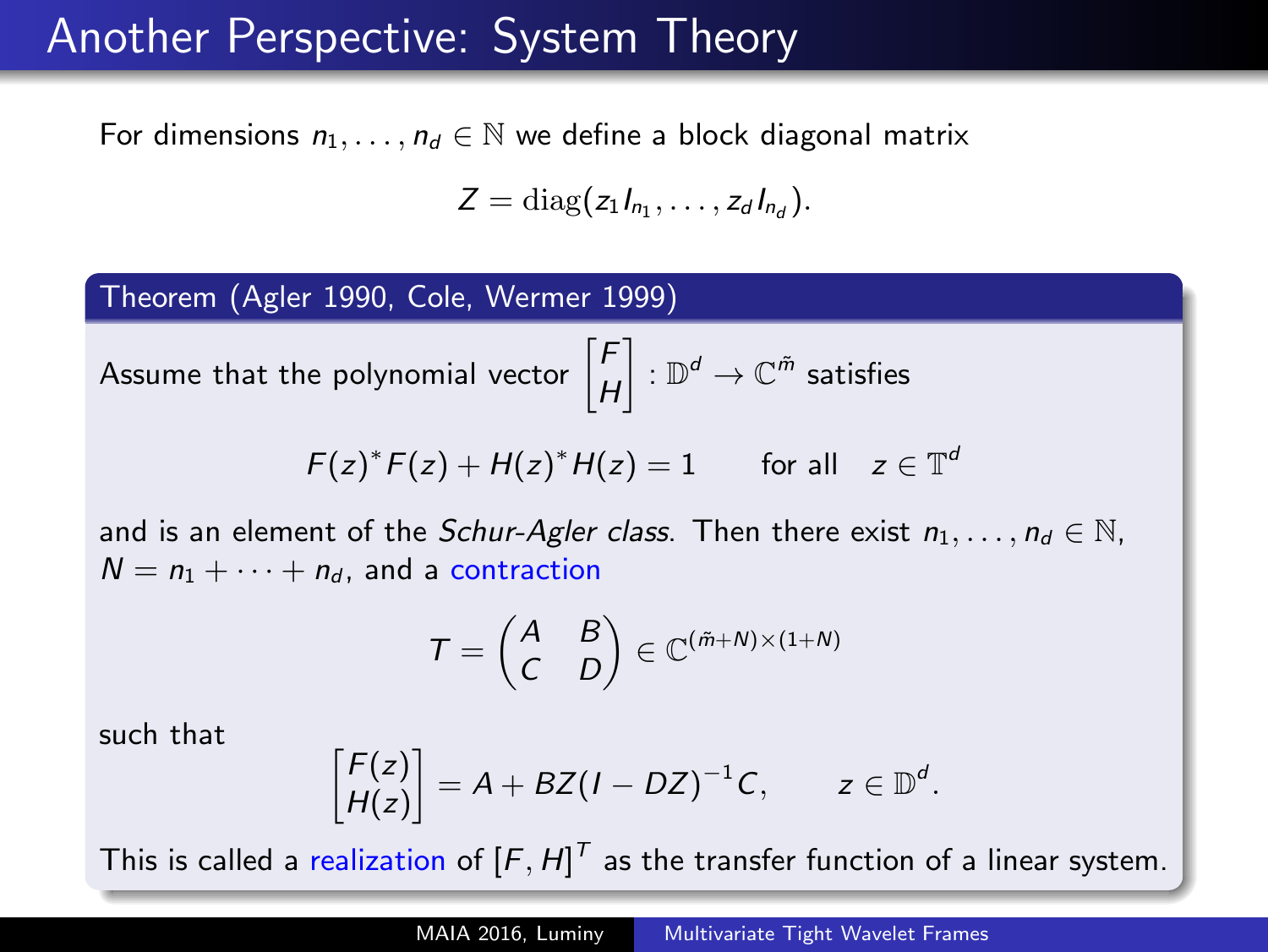#### Another Perspective: System Theory

• Schur-Agler class: subset of all holomorphic function vectors with

$$
F(z)^*F(z)\leq 1, \qquad z\in \mathbb{T}^d,
$$

which satisfies the von Neumann inequality

$$
\|F(\,T_1,\ldots,\,T_d)\|_{\rm op}\leq 1
$$

for every d-tupel of commuting contractions on an arbitrary Hilbert space.

- **•** Similar obstacles as for sum-of-squares: For dimension  $d\geq 3$ , not all polynomial vectors with  $F^*\digamma\leq 1$  on  $\mathbb{T}^d$  are in the Schur-Agler class (Varopoulos 1974)
- Algorithms for  $d = 1$  and  $d = 2$ : Kummert (1989), Basu (2000)

Our "benchmark" example of piecewise linear box-spline frame in  $\mathbb{R}^2$ : Improvement from 6 frame generators (SDP approach) to 5 generators. This is the minimum!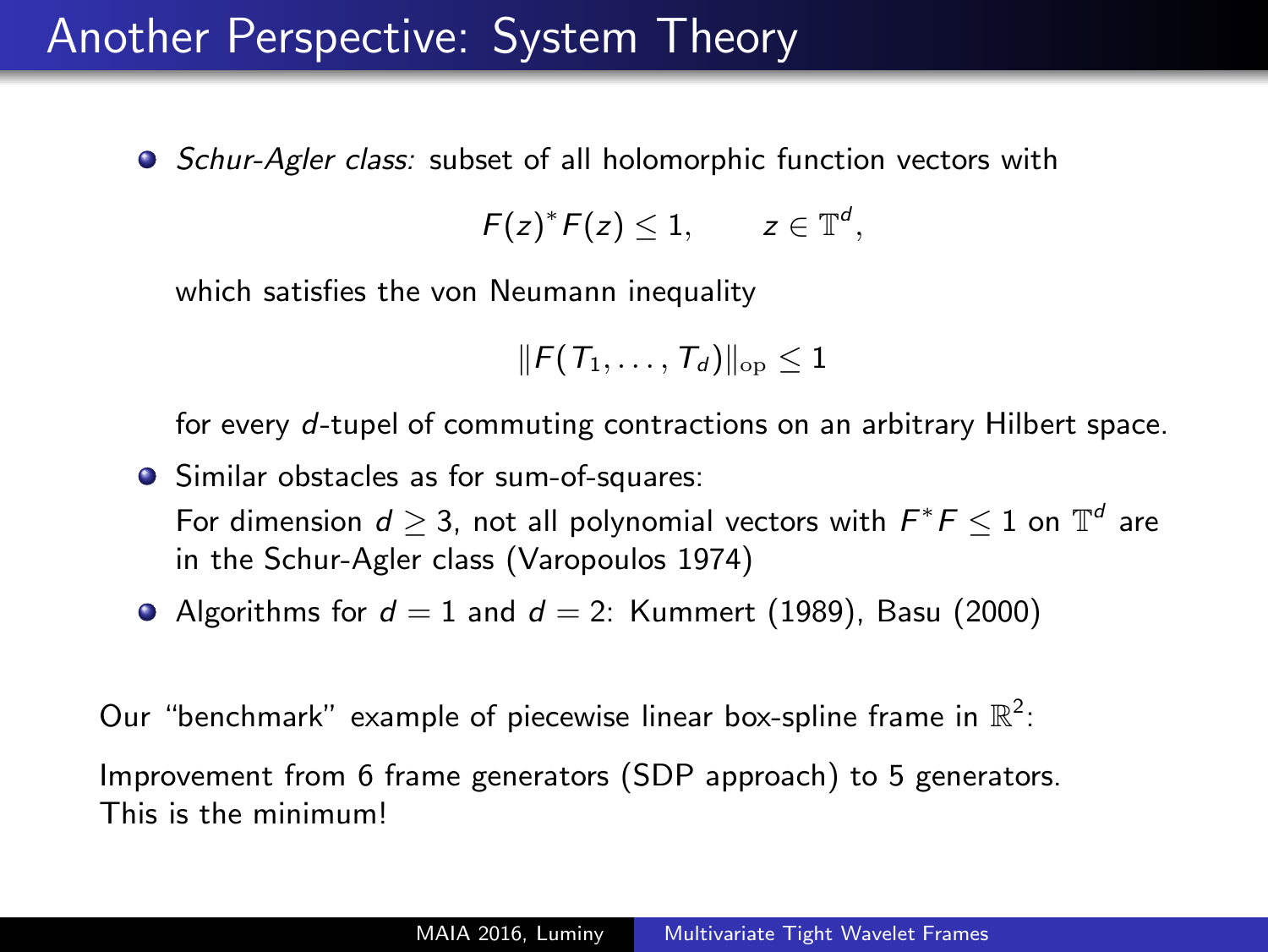### More general  $OEP = Oblique$  Extension Principle

More tight wavelet frames are obtained by finding the factorization

$$
K(z) - F(z)L(z)F(z)^* = G(z)G(z)^*
$$

where  $K(z)$  is a given diagonal matrix with trig. polynomials  $K_{ii}(z) > 0$ , and the trig. polynomial  $L(z) > 0$  is related to  $K_{11}(z)$ by some scaling operation.

 $K$  is used to increase the number of vanishing moments of wavelet frames.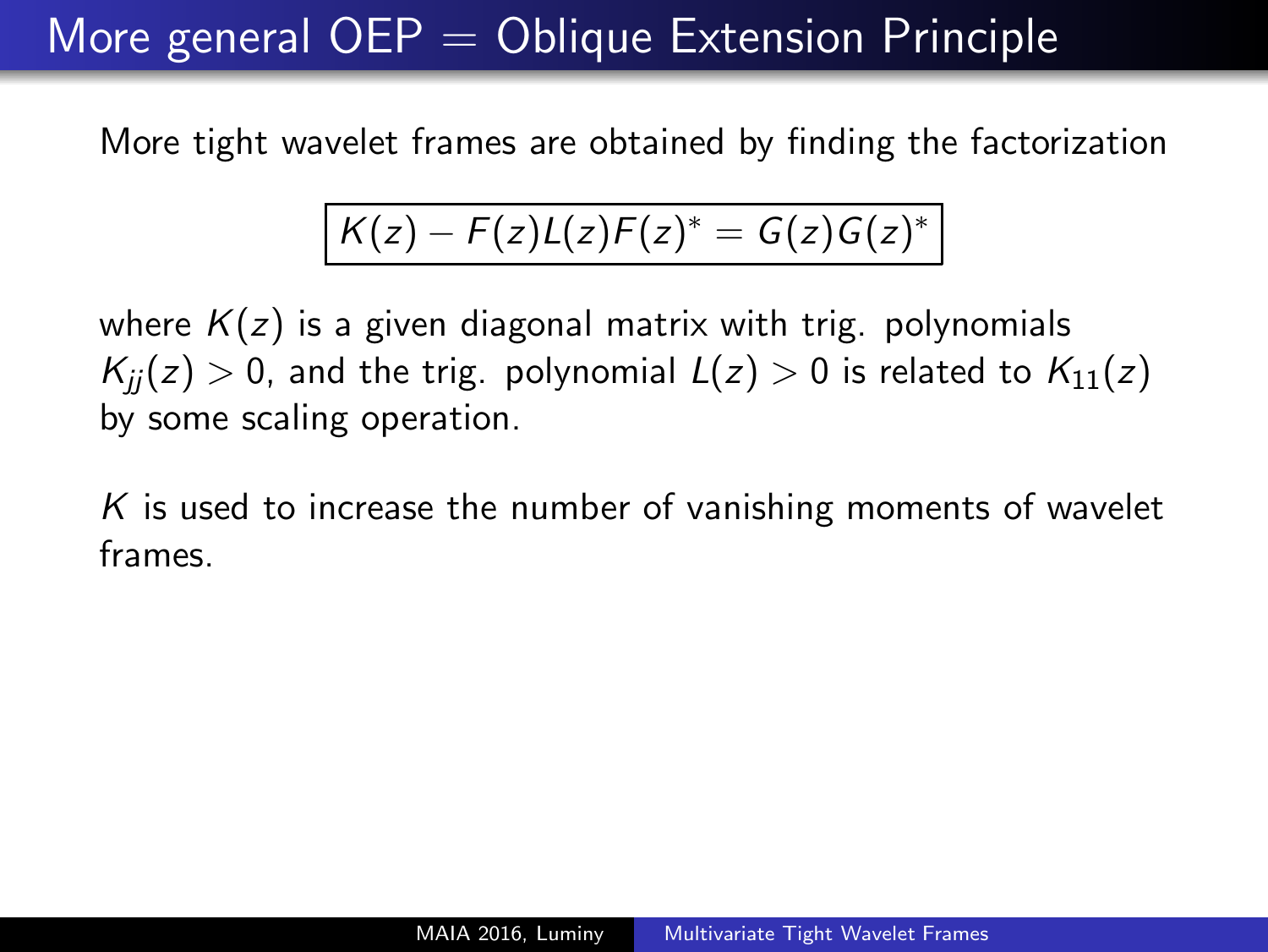### More general  $OEP = Oblique$  Extension Principle

Basic assumption:  $K$  has a factorization

$$
K(z)=R(z)R(z)^*
$$

where R is an  $m \times r$ -matrix of trig. polynomials.

Then the scalar extension

$$
\frac{1}{L(z)} - F^{*}(z)K(z)^{-1}F(z) = H(z)^{*}H(z)
$$

with rational trig. vector  $H = (H_1, \ldots, H_N)$  leads to

$$
K(z)-F(z)L(z)F(z)^*=G(z)G(z)^*
$$

where

$$
G=(R-FLF^*(R^{\dagger})^*,\ F LH^*)
$$

and  $R^{\dagger}(z) = R(z)^* K(z)^{-1}$  is the Moore-Penrose pseudoinverse of  $R(z)$ .